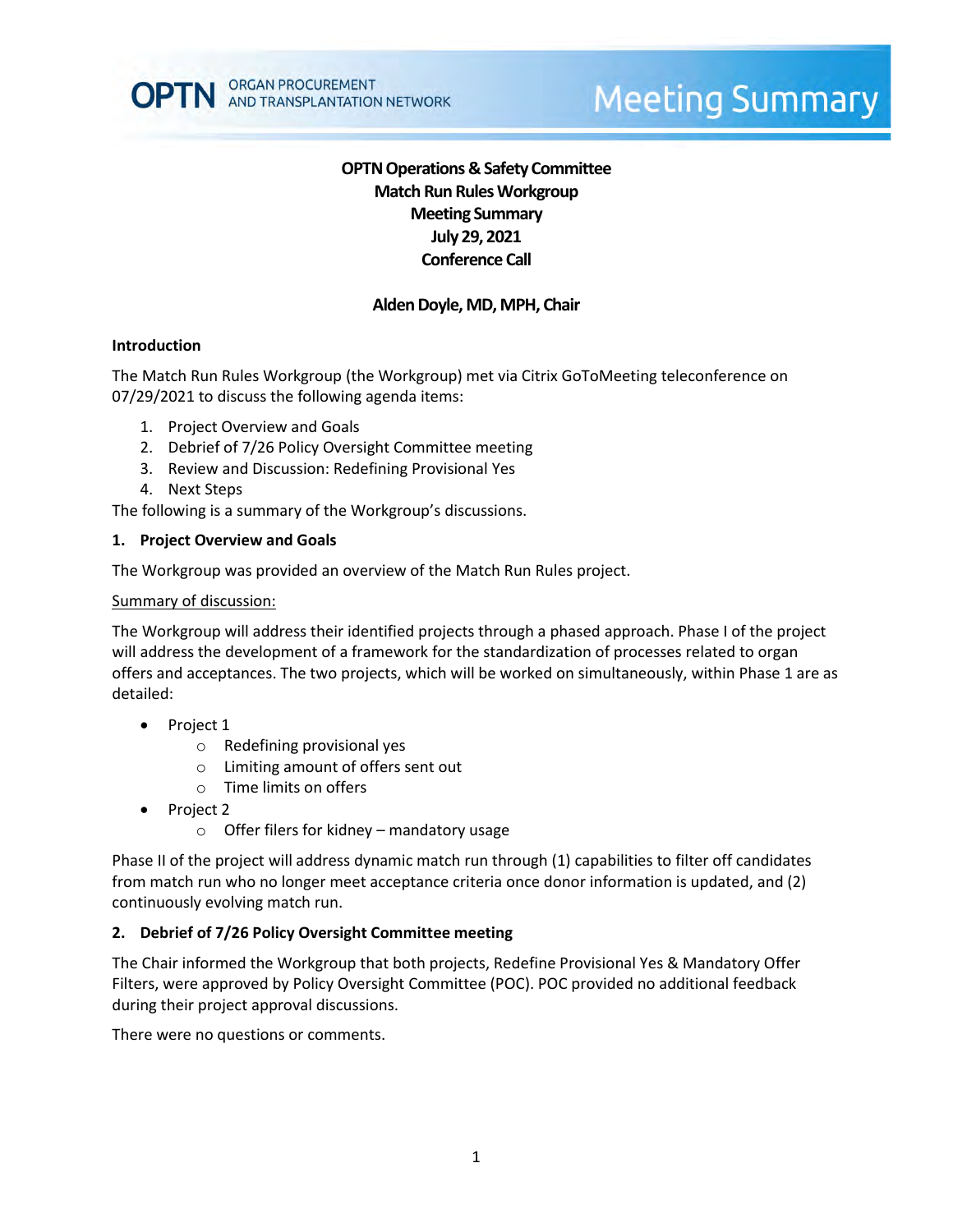## **3. Review and Discussion: Redefining Provisional Yes**

The Workgroup began discussions on redefining provisional yes in OPTN policy. OPTN Policy 1.2: Definitions, currently defines provisional yes as, "when the transplant hospital notifies the OPTN or the host OPO that they have evaluated the offer and are interested in accepting the organ or receiving more information about the organ".

### Summary of discussion:

The Workgroup identified the problems with the current provisional yes system:

- Transplant hospitals receive a high volume of offers, resulting in transplant hospitals entering a provisional yes
- Variations of definitions and inefficiencies of the provisional yes offer process across programs

A member emphasized that the challenge with entering a provisional yes is that it holds no obligation or responsibility for the transplant program. The member suggested that transplant programs, who are either primary or immediate back up, have responsibilities if they enter a provisional yes. The member suggested responsibilities such as considering the organ offered for the patient, and ensuring the patient is available.

Another member added that this challenge is a cyclical problem due to transplant programs being overwhelmed with organ offers and OPOs sending out organ offers to ensure organ placement. The member stated that due to these two factors compounding each other, provisional yes does not serve a function in the current allocation system. Another member agreed and stated that the definition of the problem should reflect the cyclical process. The member suggested a statement such as, "organ procurement organizations (OPOs) send high number of offers due to high number of provisional yes responses that do not result in final acceptance".

Another member stated that while transplant program's intent behind entering a provisional yes is benevolent, it is very easy to enter a provisional yes so defining specific expectations could be helpful.

A member asked for transplant program staff to speak to the level of reasonable expectations regarding the entering of a provisional yes. Another member suggested that a level of reasonable expectation would include (1) a decision maker within the transplant program has reviewed the donor information and concluded it is a donor they would consider, and (2) at a level of primary or back up an additional set of expectations are added in which the transplant program is obligated to. A member agreed that transplant programs as primary or back up should have expectations regarding its entering of provisional yes. The member added that various organ-specific transplant programs have different processes and patient considerations which may need to be acknowledged during these conversations.

Another member stated that liver transplant programs have the ability to accept two liver offers at the same time. The member stated that viewing acceptances as binding offers is not helpful due to this and suggested policy related to organ offers and acceptances might also need to be evaluated and revised.

Information Technology (IT) staff asked whether the addition of a response code that adds another layer of commitment between provisional yes and organ offer acceptance would be useful. A member responded that a tiered response with level of obligations could be considered.

The member added that the Workgroup had previously discussed the idea of a conditional acceptance. Another member responded that if a third response is added, it will need to be determined whether that would add efficiency to the system or not. A member stated that response options could be limited based on where the patient is on the match run.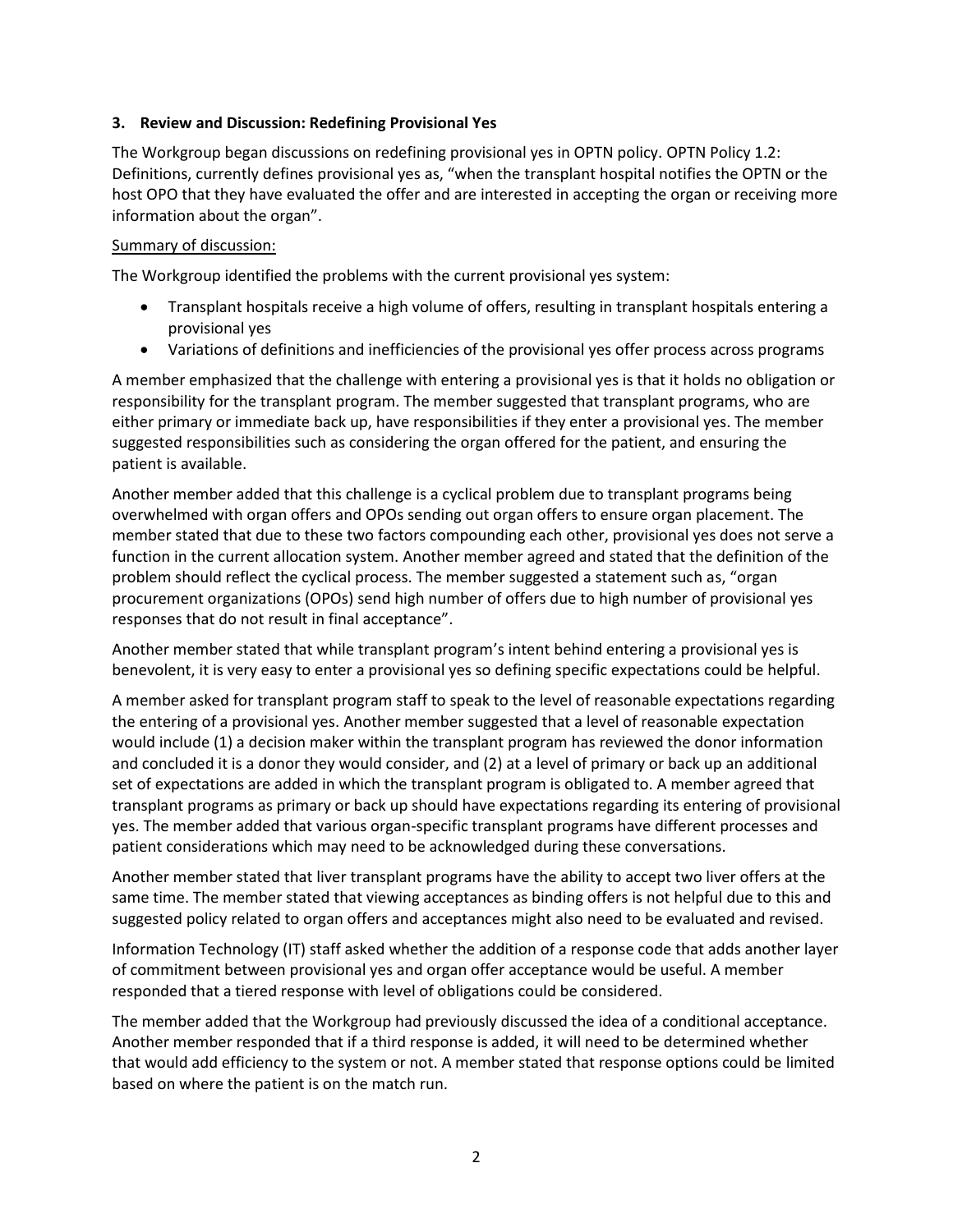A member stated there are requirements for the amount of offers allowed to be sent prior to recovery, and wondered whether these requirements would be better based on organ quality (e.g. a liver from a 75 year old would allow for organ offers to ten programs, while a 21 year old liver would have a more limited amount allowable of organ offers).

The member also suggested allowing transplant programs to view what sequence they are in the match run related to sequencing of transplant programs, not sequencing of candidates, as it currently allows. IT staff stated that there is a feature on DonorNet Mobile which allows transplant programs to view sequencing in terms of candidates and transplant programs, but this feature is not available in the desktop version of DonorNet. Members agree that it would be beneficial for transplant programs to be able to view sequencing of transplant programs within match runs. The members explained that if a transplant program declines for one candidate due to quality, they most likely will decline for all candidates within their program and that is valuable information to be aware of.

Another member suggested adding a feature on DonorNet that alerts programs on specific match runs that there are multi-organ transplant priority, for transparency. The member explained that there are times that the first candidate on the match run is not necessarily the first due to multi-organ transplant considerations. A member agreed this would be an important enhancement, and suggested to bring this idea to the Multi-organ Transplant Committee.

A member stated there a lot of changes that occur in organs over the course of organ allocation time. Another member suggested that there could be a set of expectations for provisional yes prior to recovery and a different set of expectations for provisional yes post organ recovery.

A member stated that there are considerations to histocompatibility components with provisional yes and organ allocation. The member explained that OPOs will attempt to send specimen samples to transplant programs in order for a cross match to be performed, however transplant programs will deny the specimen and state their preference to perform cross match when they receive the organ. The member suggested including an expectation related to these histocompatibility components to ensure there is a level of histocompatibility between the candidate and offered donor organ for transplant programs that enter a provisional yes and are primary or back up. A member agreed with this idea, but stated that the transplant program's ability to also get specimen samples should be considered. The member responded that there could be specific circumstances under which OPOs should send specimen samples, and specific circumstances under which they do not.

The Workgroup discussed data that would be helpful for their discussions:

- Number of donor offers programs are receiving on average, with respect to program size, and comparison timeframes based on allocation changes
- Kidney discard data comparing timeframes based on kidney allocation changes
- Number and percentage of organ that are transplant outside of acuity circles

There were no additional comments or questions. The meeting was adjourned.

### **Upcoming Meeting**

August 19, 2021